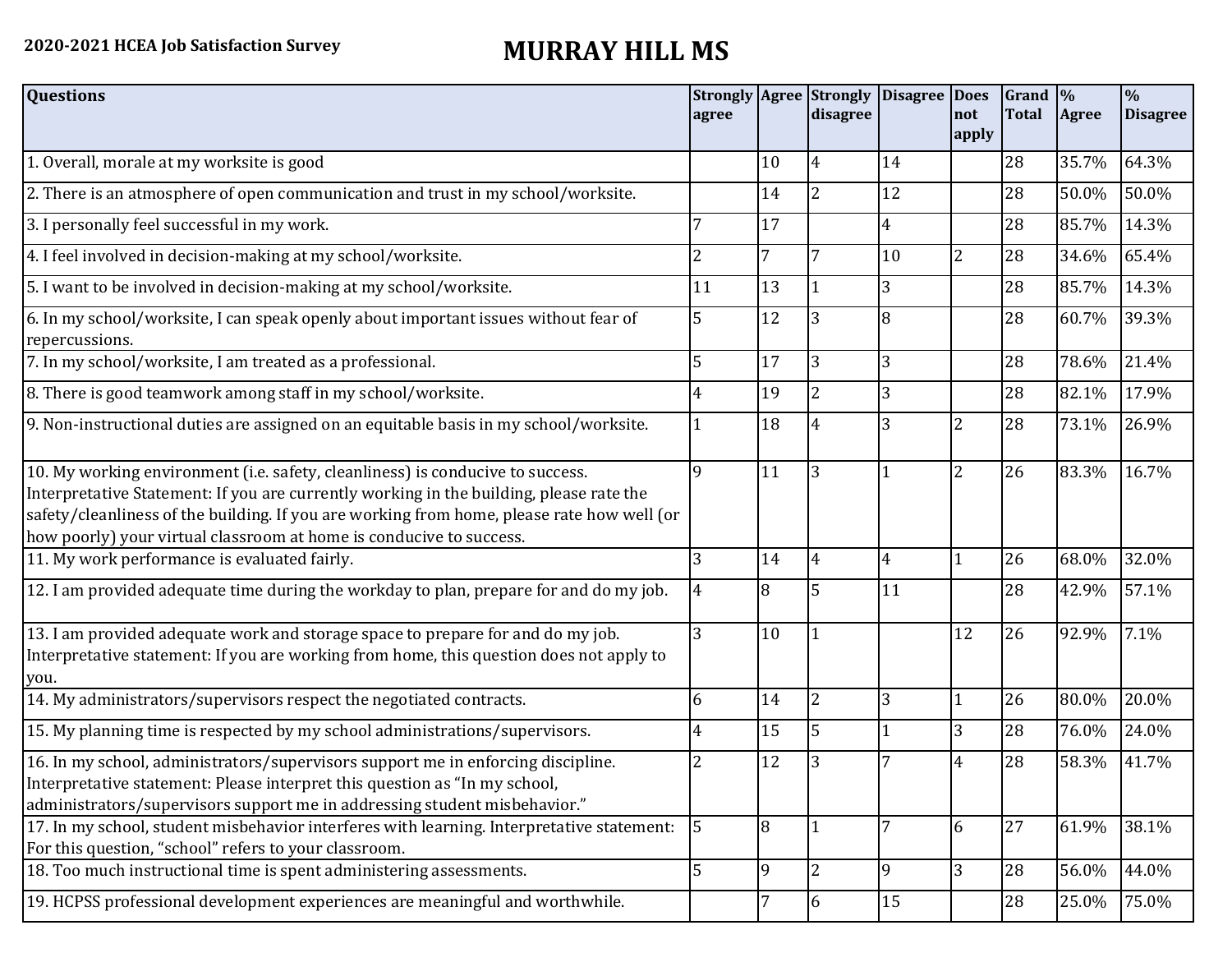## **2020-2021 HCEA Job Satisfaction Survey MURRAY HILL MS**

| 20. Increased workload has contributed to a decline in my morale.                                                                                          |                | 13              |                |                |                | 28 | 71.4% | 28.6% |
|------------------------------------------------------------------------------------------------------------------------------------------------------------|----------------|-----------------|----------------|----------------|----------------|----|-------|-------|
| 21. I am paid fairly.                                                                                                                                      |                | 12              |                | 8              |                | 28 | 46.4% | 53.6% |
| 22. I have confidence in the leadership exhibited by the HCPSS Superintendent.                                                                             |                | 19              |                | 5              |                | 28 | 67.9% | 32.1% |
| 23. I have confidence in the leadership exhibited by the Howard County Board of<br>Education.                                                              |                | 12              |                | 8              |                | 27 | 44.4% | 55.6% |
| 24. I have confidence in the leadership exhibited by the Howard County Education<br>Association (HCEA).                                                    | 13             | $\overline{12}$ |                | $\overline{2}$ |                | 27 | 92.6% | 7.4%  |
| 25. I feel that HCPSS offers me the possibility of advancing professionally in the field of<br>education.                                                  |                | 16              | 3              | 6              | $\overline{2}$ | 28 | 65.4% | 34.6% |
| 26. In my position, I receive appropriate and adequate support and training.                                                                               | 2              | 17              | 4              | $\overline{4}$ | $\mathbf{1}$   | 28 | 70.4% | 29.6% |
| 27. During this current school year, I have experienced harassing behavior from<br>colleagues.                                                             |                |                 | 16             | 11             |                | 28 | 3.6%  | 96.4% |
| 28. During this current school year, I have experienced harassing behavior from<br>administrators/supervisors.                                             |                | 2               | 15             | 10             |                | 27 | 7.4%  | 92.6% |
| 29. During this current school year, I have experienced harassing behavior from parents.                                                                   |                | 5               | $\overline{9}$ | 14             |                | 28 | 17.9% | 82.1% |
| 30. At my school I spend most of my PIP time on non-instructional activities.                                                                              | 4              | 7               |                | 11             | 5              | 28 | 47.8% | 52.2% |
| 31. At my school our administrator includes time during PIP for teacher-initiated<br>collaboration.                                                        | 3              | 14              | $\overline{2}$ | 3              | 6              | 28 | 77.3% | 22.7% |
| 32. In my school, I spend too much time in meetings.                                                                                                       | 8              | 8               |                | 11             |                | 28 | 57.1% | 42.9% |
| 33. In my school, there is adequate support for special education students.                                                                                | $\overline{2}$ | 10              | 7              | 8              | $\mathbf{1}$   | 28 | 44.4% | 55.6% |
| 34. My administrator/supervisor provides people working from home with flexibility in<br>their workday.                                                    | 5              | 19              |                | 3              | $\mathbf{1}$   | 28 | 88.9% | 11.1% |
| 35. My administrator/supervisor has reasonable expectations of workload for staff while<br>in virtual learning.                                            | 5              | 17              | 5              | 1              |                | 28 | 78.6% | 21.4% |
| 36. Students have adequate technology and tools (hardware/software/connectivity) to<br>participate in virtual learning.                                    | $\overline{2}$ | 14              |                | 11             |                | 28 | 57.1% | 42.9% |
| 37. Staff have adequate technology hardware (e.g. computers, document cameras, other<br>technology hardware) to meet the requirements of virtual learning. | $\overline{2}$ | 19              |                | 6              |                | 28 | 75.0% | 25.0% |
| 38. HCPSS has provided the software I need to do my job and collaborate with colleagues. 5                                                                 |                | 20              |                | 3              |                | 28 | 89.3% | 10.7% |
| 39. The software and online services provided by HCPSS to do my job are difficult and/or<br>time-consuming to use.                                         |                | $\overline{9}$  | $\overline{4}$ | 14             | $\mathbf{1}$   | 28 | 33.3% | 66.7% |
| 40. In my class, I feel that students are engaged in virtual learning                                                                                      |                | 14              |                | 8              | 3              | 27 | 62.5% | 37.5% |